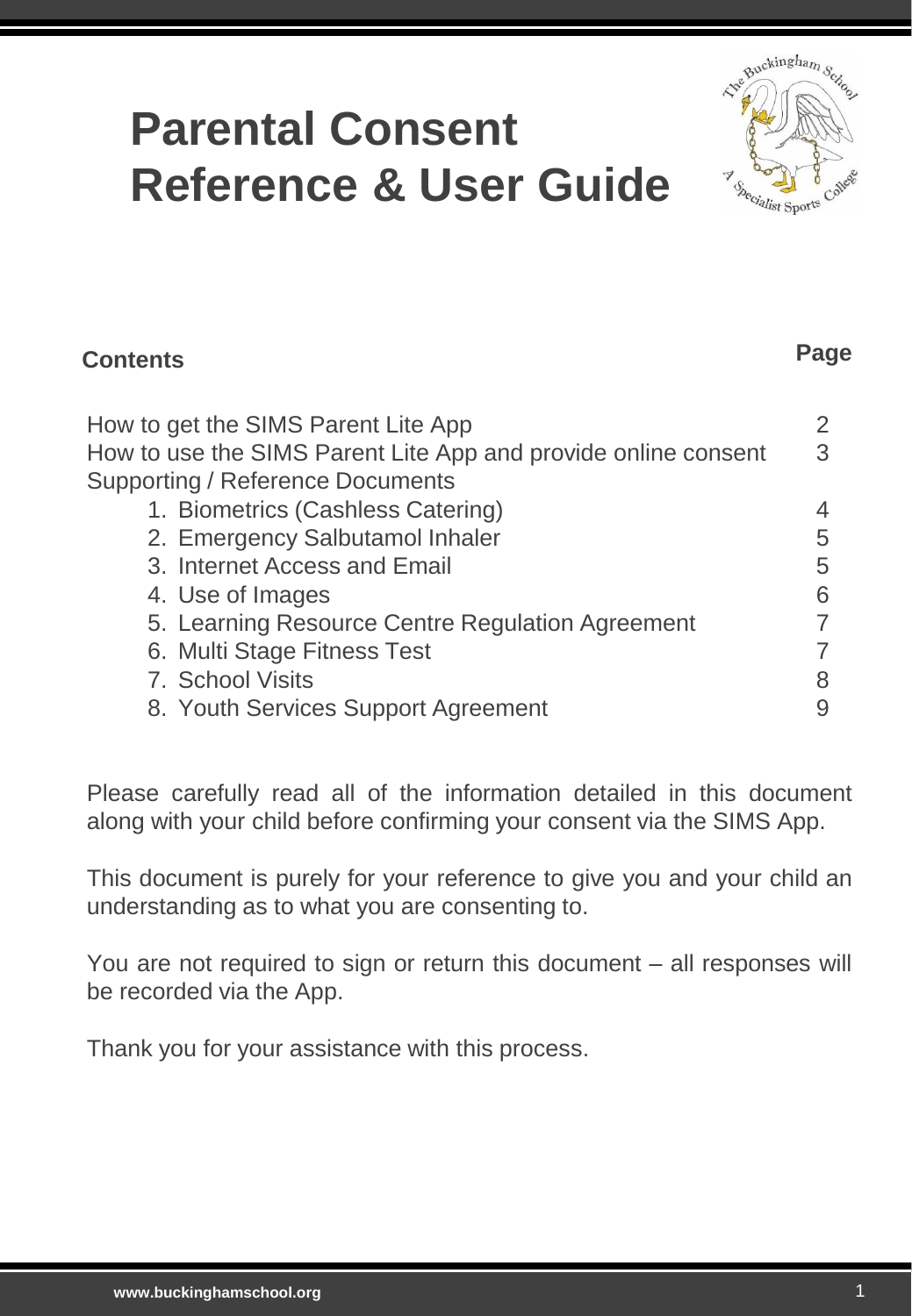Have you downloaded the **new SIMS Parent** Lite app?

**Review and request** changes to the data held on you and your children direct from your phone.

Once you've received your invitation and registered, simply visit the App or Play Store and download SIMS Parent to get started.

Or login online at www.sims-parent.co.uk

helping

schools

Inspire

Ask your school for more information.



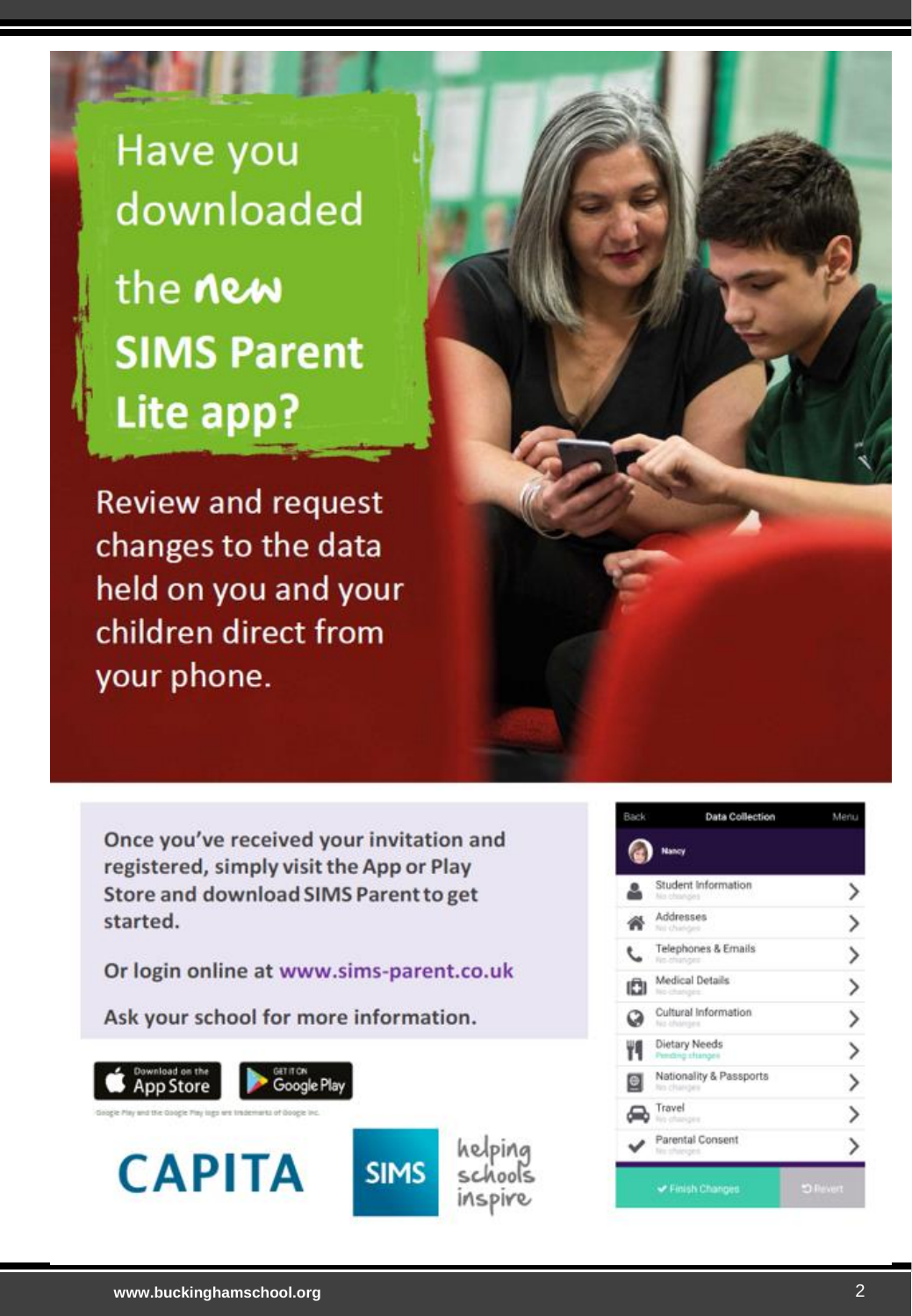# **SIMS Parent App Instructions**

# *How to use the App and provide online Consent*

## **Existing Users:**

Those of you who have registered previously should go to [www.sims-parent.co.uk](http://www.sims-parent.co.uk/) or access the **SIMS Parent App** on your mobile device to check the data and make any changes. If you have forgotten your password please use the forgotten password facility on the website.

#### **New Users:**

If you have not previously registered, you will shortly be sent an invitation, via email, to register with the **SIMS Online Services Portal**. Follow the instructions in the email to register.

Your email invitation to register will come from [noreply@sims.co.uk](mailto:noreply@sims.co.uk) so please keep an eye on your SPAM/JUNK Mail box. The link to register is valid for fourteen days.

Once registered, you will then be able to download the SIMS Parent App. Here, you will be able to check your contact details for your child/children and make any changes. You will not be able to see any other contact details recorded for your child/children. Should you not want to download the App, you can still do all of this via the website by visiting **[www.sims-parent.co.uk](http://www.sims-parent.co.uk/)**.

# **Why are we doing it electronically?**

- $\triangleright$  Security of information this will prevent loss of data through pieces of paper being left around
- $\geq$  Accuracy of information by removing the need for staff to type in new information we can ensure the data recorded is precise
- $\triangleright$  Prompt response to changes it should only require staff to click to authorise a change before it happens
- $\ge$  Audit trail of changes the system will tell us what changes were requested, when and by whom
- $\geq$  Clarity of information staff won't have to interpret handwriting on forms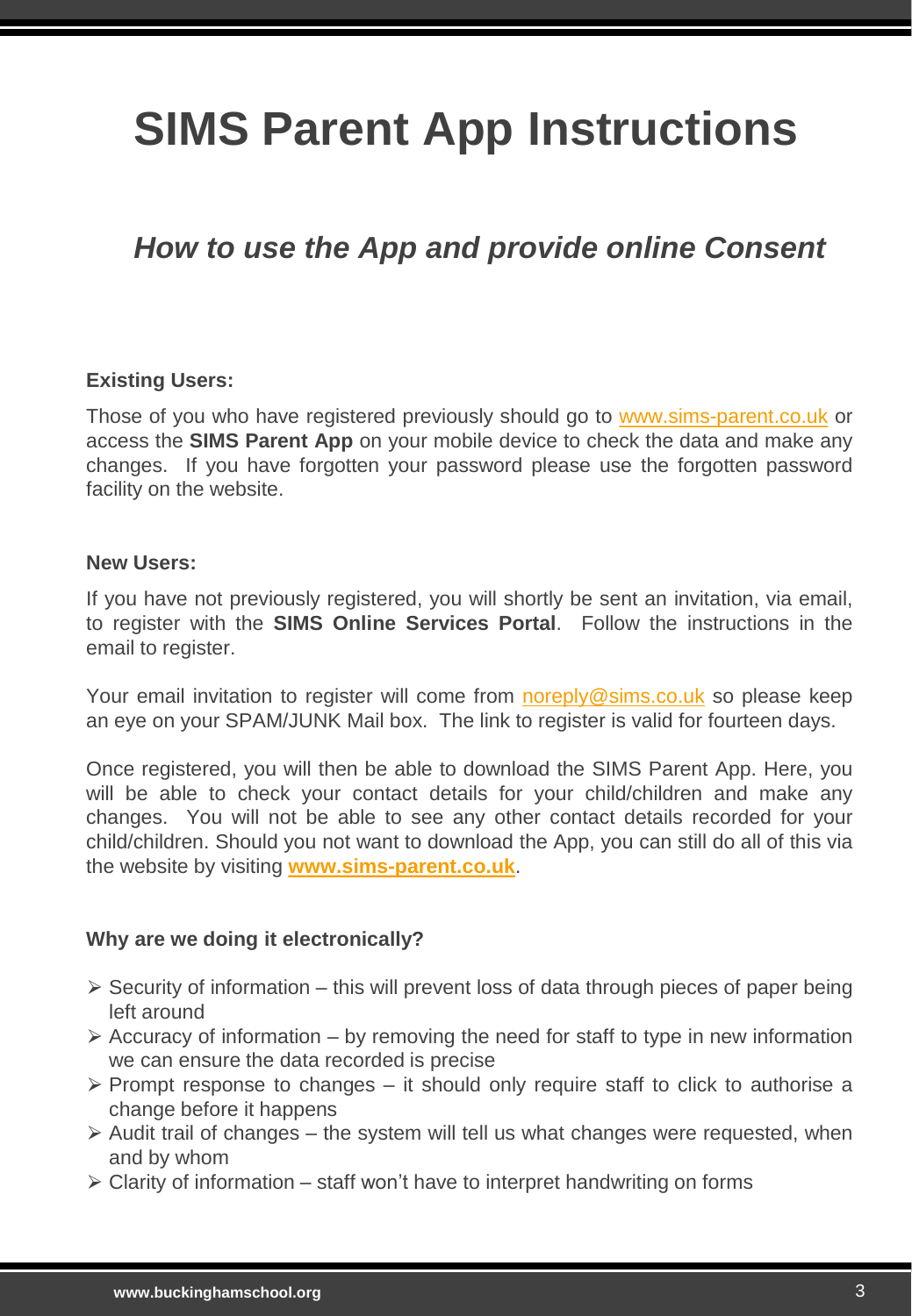# **Supporting / Reference Documents**

# *Please note that you are required to give your consent for each section (via the App or website)*

Over the following pages, you will find a brief description as to what we are asking you to give your consent to. In most instances, the "Consent sections" herein are taken from a more detailed document for each area, which covers at greater depth, our expectations of our students with regard to acceptable behaviour, acceptable use, Codes of Conduct, etc. These documents in their entirety formed part of your child's Admissions Pack, which both you and your child would have signed and returned a copy of prior to them joining us. Should you wish to refer to each document in full prior to refreshing your consent, but do not have your original copy to hand, please do not hesitate to contact us and we can arrange for you to receive this. Alternatively, all supporting documents can be found in full, on our website. Please click or copy the following link which will take you straight to them:

[https://www.buckinghamschool.org/\\_site/data/files/files/Consent%20Forms%20Booklet](https://www.buckinghamschool.org/_site/data/files/files/Consent Forms Booklet 2020.pdf?pid=55) %202020.pdf?pid=55

# **1: Biometric Consent (Cashless Catering System)**

Our Cashless Catering System improves our ability to serve food quickly and efficiently, reduces the amount of cash circulating within school and makes the process of getting a school lunch easier. It is also convenient for you as lunches can be paid for in advance, online.

The Live Register system uses the latest biometric technology to scan the student's finger print. This generates a unique number in the system to identify your child and allow them to spend money from their cashless account. The fingerprint image is not stored and cannot be used by any other system. For further information, please refer to the full information document on our website.

#### **Parent / Carer Consent:**

I hereby give consent that my child can be registered into the Cashless Catering System using a biometric scan of their thumb/finger print.

I understand consent may be withdrawn by writing to the School at any time.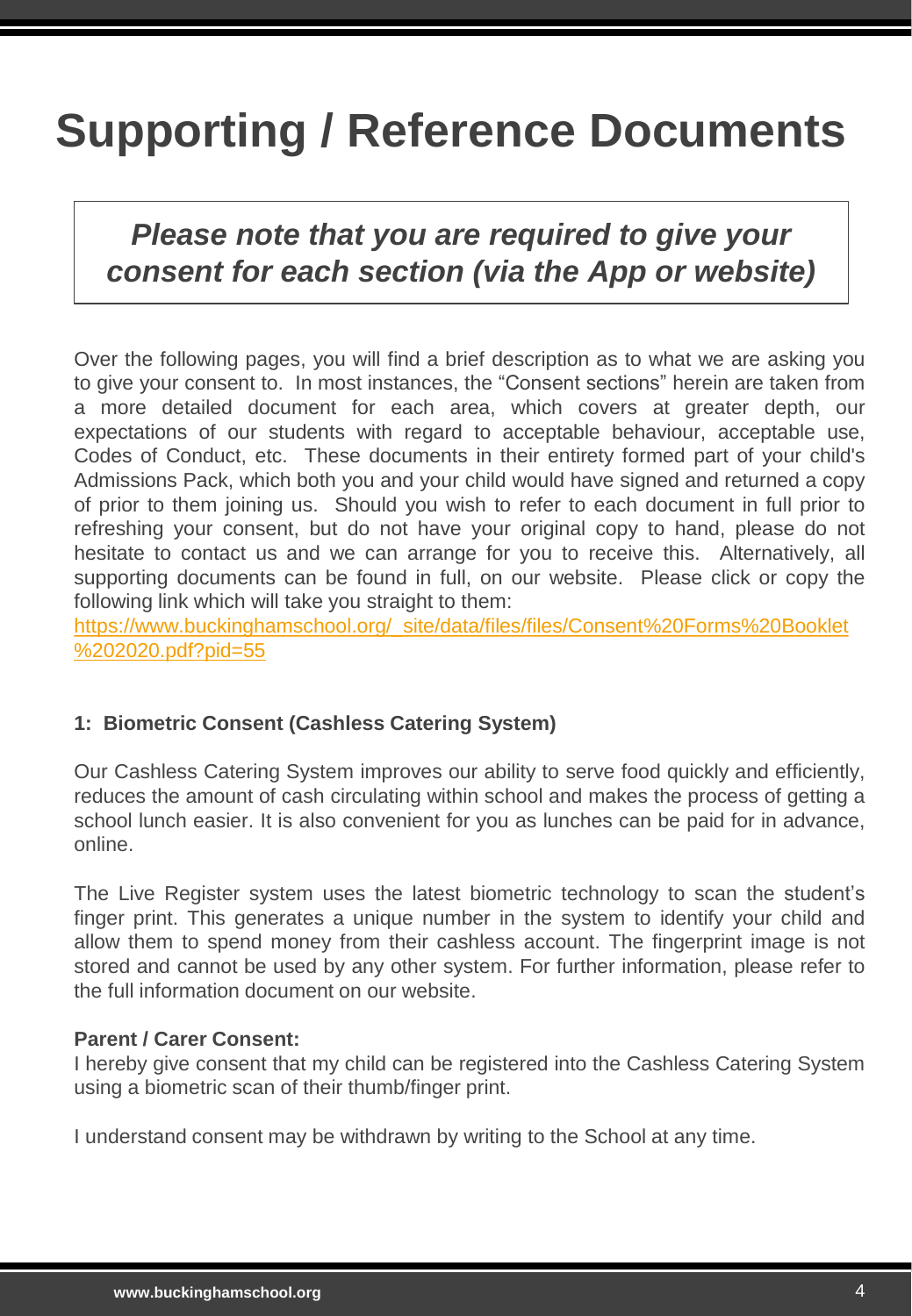# **2: Emergency Salbutamol Inhaler Consent**

This refers to your child's medical condition.

#### **Parent / Carer Consent:**

Should the need arise, I consent to my child to use the School's Emergency Salbutamol Inhaler, using a spacer if and when required.

## **3: Internet Access and Email Consent**

#### **Student Consent:**

- As a user of the School Network, I agree to comply with the school rules on its use. I will use the network in a responsible way, for school work only and I will observe all restrictions imposed by the School.
- I agree to abide by the IT Acceptable Use Policy for Students.
- I understand that any photographs of other people are also personal items of data and are not mine to communicate, publish or share.
- I promise that I will use the computer system and internet in a responsible way and obey these rules at all times, and understand that I will be held accountable for my own actions.

# **Parent / Carer Consent:**

- I have read and understand the School rules for responsible IT use and the IT Acceptable Use Policy for Students and, as the Parent / Carer of the student named, I give my consent for my child to use the internet, email and other IT facilities at School.
- I understand that the School will take reasonable precautions to ensure that students cannot access inappropriate materials, but accept that ultimately, the School cannot be held responsible for the nature and content of materials accessed through the internet.
- I accept responsibility for setting and conveying standards for my child to follow when selecting, sharing and exploring information and media, and acknowledge that he/she will be deemed to be accountable for their own actions.
- I agree that the School is not liable for any damages arising from use of the internet facilities.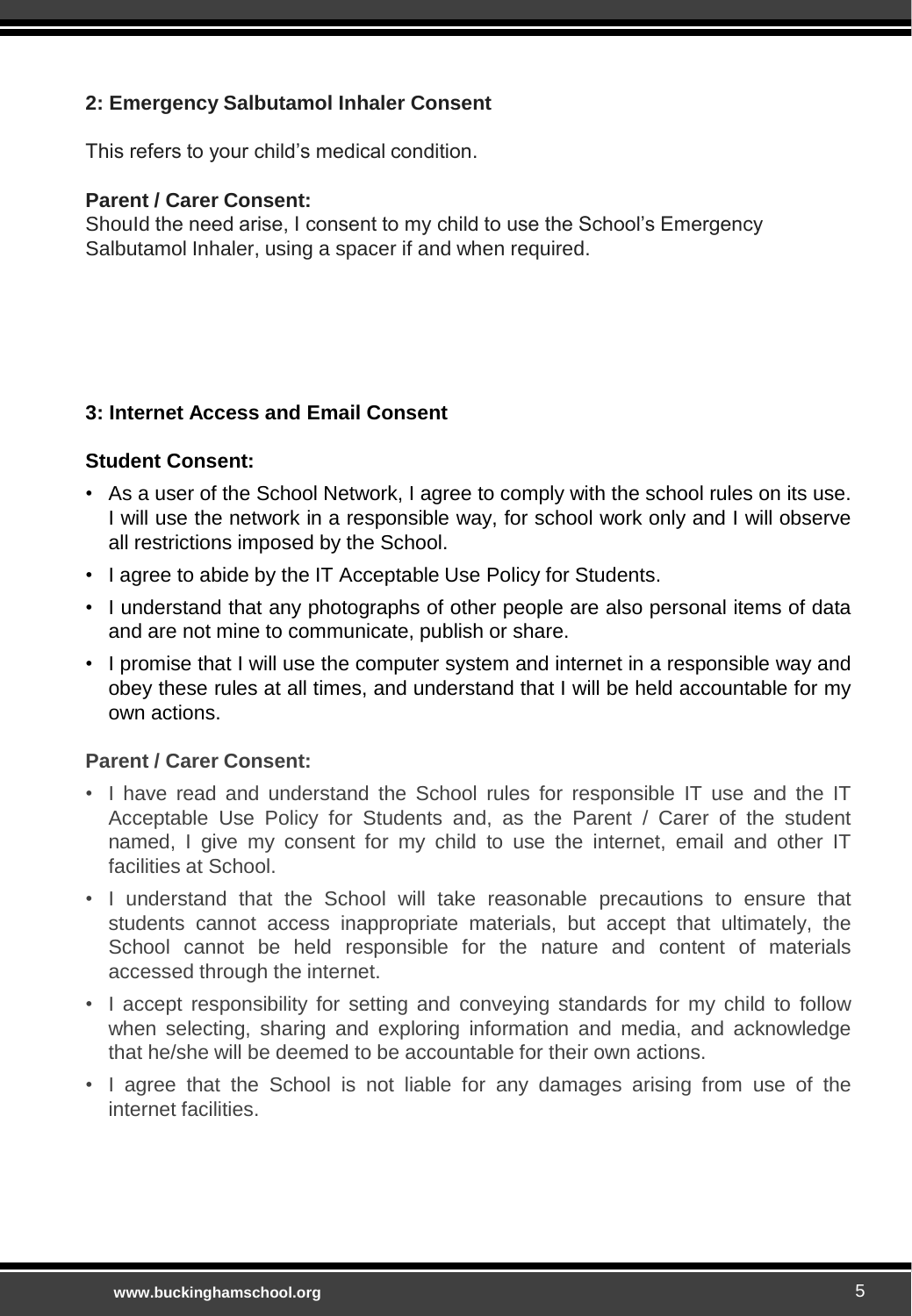## **4: Use of Images Consent**

Occasionally, we may take photographs of children at School. We may use these images in our School Prospectus or in other printed publications that we produce, as well as on our Website, on Social Media or on project display boards around the School. We may also make video or webcam recordings for school-to-school conferences, monitoring or other educational use.

From time to time, our School may be visited by members of the press or other social media outlets who will take photographs or film footage of a visiting dignitary or other high profile events. Students will often appear in these images, which may appear in local newspapers.

Please note that the press are exempt from the Data Protection Act and may want to include the name and personal details of children and adults in the media. Please also note that websites can be viewed throughout the world and not just in the United Kingdom where UK law applies.

## **Parent / Carer Consent:**

I hereby give consent for each of the following:

- Using an image/images of my child on The Buckingham School's Website
- Using an image/images of my child on Social Media
- Taking video/webcam footage of my child
- Using an image/images of my child in printed publications such as the School Prospectus or on display boards around the School
- Using an image/images of my child in the Media

I understand consent may be withdrawn by writing to the School at any time.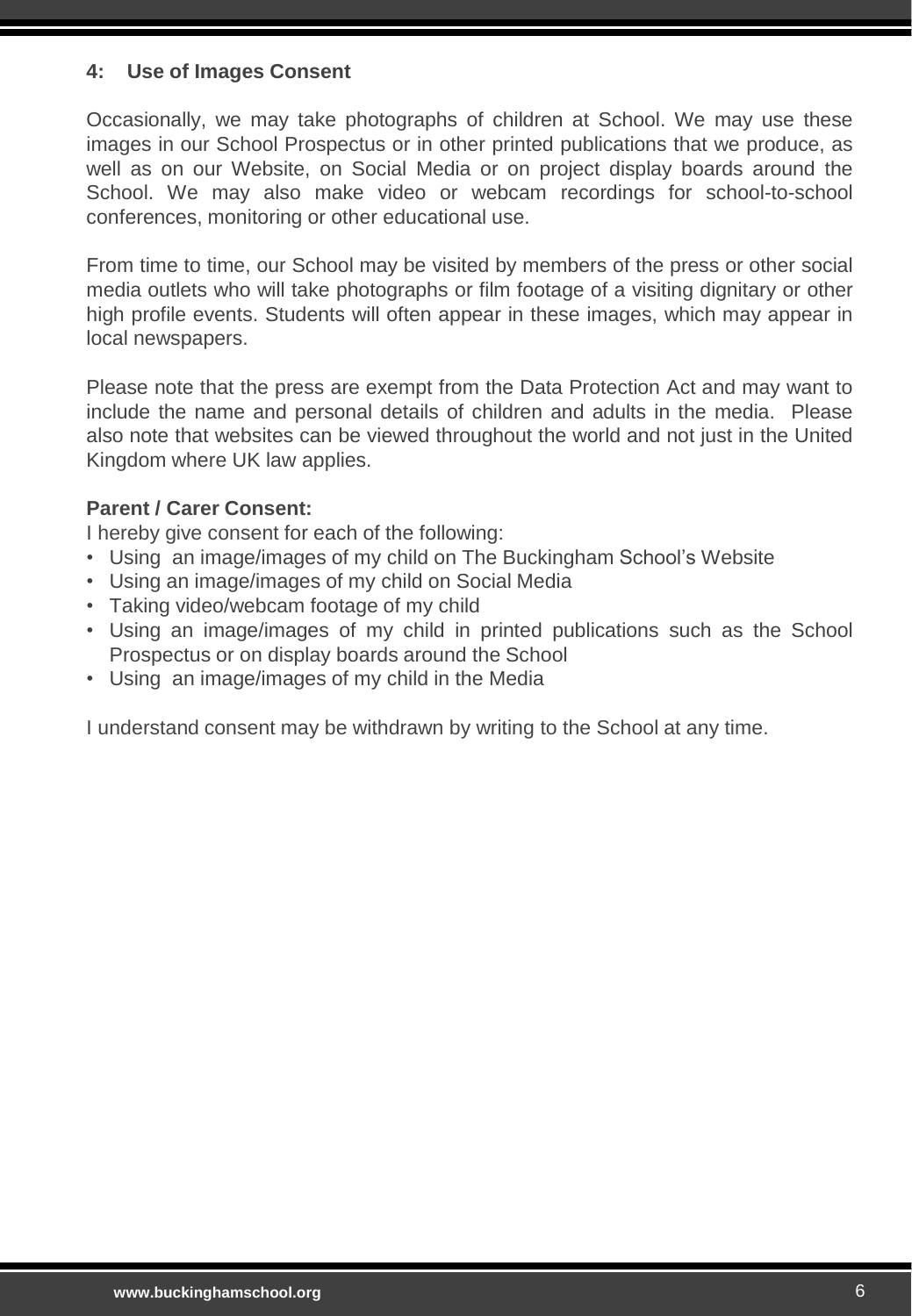# **5: Learning Resource Centre Consent**

#### **Student Consent:**

As a student of The Buckingham School, I agree to comply with the Learning and Resource Centre Code of Conduct and Rules.

I will use the computers in the Learning Resource Centre in a responsible way, for schoolwork only and I will observe all restrictions imposed by the School. I agree to abide by the IT Code of Conduct in this respect.

I have read and understood my responsibilities with regards to the borrowing and returning of resources within the Learning Resource Centre.

I will be a trusted member of the School community and use the resources available to me in a responsible way, obeying the rules at all times and understand that I will be held accountable for my own actions.

## **Parent / Carer Consent:**

I have read and understood the Learning Resource Centre Code of Conduct and Rules and as the parent/carer of the student named, I grant permission for them to access and use the resources available to them.

I understand that any resources that are lost or badly damaged by my child will need to be replaced and agree to pay for the replacement of these items should the situation arise.

I accept responsibility for conveying the importance of following school rules to my child and also for ensuring they understand, acknowledge and accept that they are deemed accountable for their own actions.

#### **6: Multi-Stage Fitness Test Consent**

This is a maximal cardio-vascular Endurance test that measures VO2 max (the body's ability to utilise oxygen). This test should not be attempted by students with heart conditions.

Students with Asthma should have their inhaler with them at all times.

#### **Parent / Carer Consent:**

I hereby give consent for my child to participate in the Multi Stage Fitness test. I understand consent may be withdrawn by writing to the School at any time.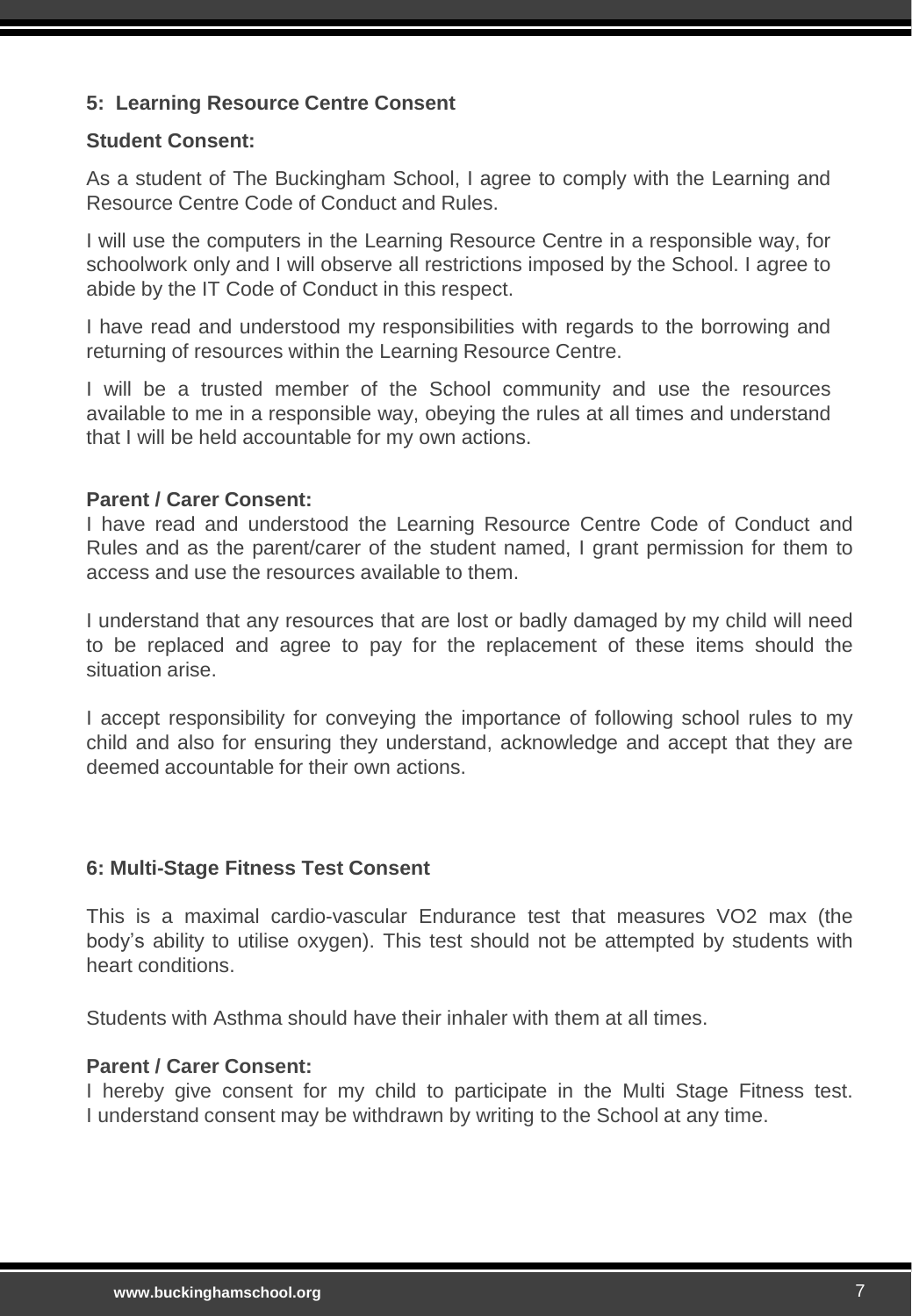# **7: School Visits Consent**

Although most of your child's learning takes place in the classroom or in other school premises, from time to time worthwhile educational opportunities are available to enhance this learning away from the school site.

Where this is a specific event or an organised trip or visit, you will be given full details and your consent required before your child can participate.

However, other activities occur from time to time during normal lesson arrangements, which could not be classified as a trip or special event, but do mean supervised groups leaving the school premises. Examples of these are visits to other schools within Buckingham, field studies or surveys of Buckingham, interviews or questionnaires with employers or residents and sporting events or matches.

Writing for your consent on each of these occasions would be time consuming for us all.

If you are happy for your child to participate in such occasional events and to give your medical consent in the case of an emergency illness, could you please sign where indicated.

#### **Parent / Carer Consent:**

I hereby give consent for my child to participate in such occasional events as described above and give medical consent in the case of an emergency illness. . I understand consent may be withdrawn by writing to the School at any time.